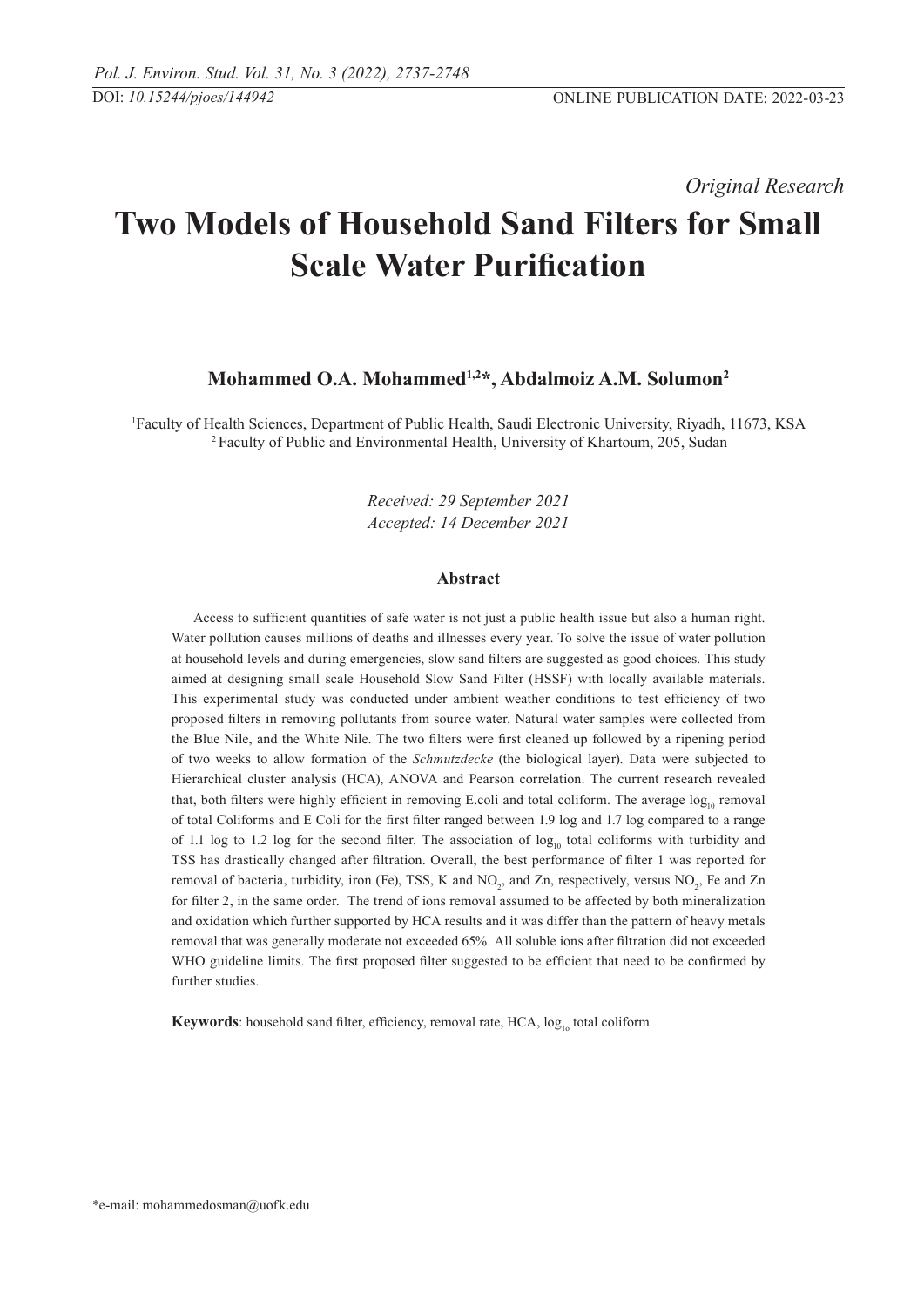#### **Background**

Drinking water is the most important element of life, however, it can be a source of exposure of pollutants such as pathogens, chemical, physical, and radiological pollutants [1]. The major categories of water pollutants are pathogens, grease and oil, plant nutrients, heavy metals, synthetic organic compounds and oxygen-consuming materials [2-4]. Drinking water is a significant contributor to human exposure to waterborne pathogens including bacteria, protozoa and viruses. Water pollution is a wide-scale problem and the global community is dealing with extraordinary health problems related to polluted water. Water is either polluted by point sources such as discharge of untreated municipal (sewage) waste, power plants, coal mining and industrial discharges, or non-point sources from agricultural activities, storm run-off, construction sites, and streets. Additionally, some natural sources of pollution include decay of organic materials in water, leaching of minerals from rocks , and salt intrusion into water [4, 5].

Worldwide, an anticipated 1.9 billion people use both an advanced water supply and an unimproved supply that is faecally-contaminated. While diarrheal diseases kill more than 1.8 million people every year [6], around 502,1000 of the diarrheal deaths in low- and middle-income nations may be attributed to insufficient and unsafe water. The extensive majority of these deaths arise in Africa and South-East Asia, specifically among susceptible populations, consisting of younger children, the malnourished and those living with the human immunodeficiency virus [7]. Unsafe water and poor sanitation accounted for  $0.9\%$   $(0.4-1.6)$  of global DALYs (Disability-Adjusted Life Year (DALY) in 2010 [8]. Contaminated drinking water not only linked with diarrheal disease but also with a range of other diseases such as dysentery, typhoid [5], Hepatitis E [9], cholera [10], Escherichia coli O157:H7 Infection [11], schistosomiasis, hookworm infections, trachoma, ascariasis, [12, 13], and several other illness.

Despite the improvement that being made in water, sanitation and hygiene promotion (WASH) related services, there still discrepancies between rural and urban in accessibility to safe and sufficient water. The components of WASH are interconnected and taken together, where safe water is affect by personal hygiene, practices, life styles and behavior of people while hygiene is linked with sanitation, educational level and economic status [14, 15], in addition to the influence of technological, social, economic and political factors on the provision of sanitation facilities.

The importance of Household Slow Sand Filter (HSSF) emerged for several reasons, firstly, water handling and storage practices at the household level lead to high contamination unless some sort of treatment taken place such as the use of HSSF [16, 17]. Secondly, Studies have shown that, the usage of sand filters for water treatment reduce the spread

of diarrheal diseases, one of major causes of death among people [6], and even cholera outbreaks [18]. Thirdly, as mentioned above, HSSF is simple in design, affordable and highly efficient that suggest its use at household levels, particularly in rural, peri-urban areas and in emergencies [19]. Fourthly, the biosand filter such as these two models tested in this study can be designed using locally available resistant plastic barrels, or simply be constructed with concrete. Last yet importantly, the slightly warm ambient temperature is suggested to favor the microbial growth which is the main mechanism of the treatment in the HSSF system [20], however, excessive temperature has negative effect on treatment by reducing the solubility of oxygen in water. Sudan, and many other countries like Saudi Arabia, Egypt, Kenya, etc. are located in warm weather zone, therefore the use of HSSF may show better performance in these countries.

HSSF vary from the other types of water filters due to the fact they uses biological films or bio layer that grows naturally, as a main mechanism for the removal of pathogens, with pathogens removal rate reaching 99% to 99.9% [21]. Although the Household Slow Sand Filter (HSSF) is very efficient technique for the removal of classical microbial and physical pollutants, it is not recommended for the removal of industrial pollutants such as arsenic, chromium, cadmium and others [19]. Last but not least, application of HSSF at the community level need community orientation about proper use and operation, with follow up at least from local health workers [22].

This experimental study is aimed at designing an easy-to use HSSF with local materials for use in rural, peri-urban and emergency situations, with determination of the chemical, physical and bacteriological characteristics of water and measuring efficiency and removal rates be the main specific objectives.

# **Materials and Methods**

#### Samples' Collection

A total of 66 samples were subjected to analysis, of which 22 are raw water samples that collected from the Blue Nile, and White Nile (11 from each Nile), 22 samples from effluent of filter 1 and 22 from effluent of filter 2, respectively.

## Design Considerations

- A. Materials used in the experiment:
- Two plastic Barrels with a height of 95 centimeters.
- Two PVC Hose of 70 centimeter length.
- Plumbing materials.
- Different sand beds as in Table 1.
- Fine sand the average of size 0.27 mm, and Uniformity Coefficient of 1.5-3.
- Gravel below sand bed to support the underdrain.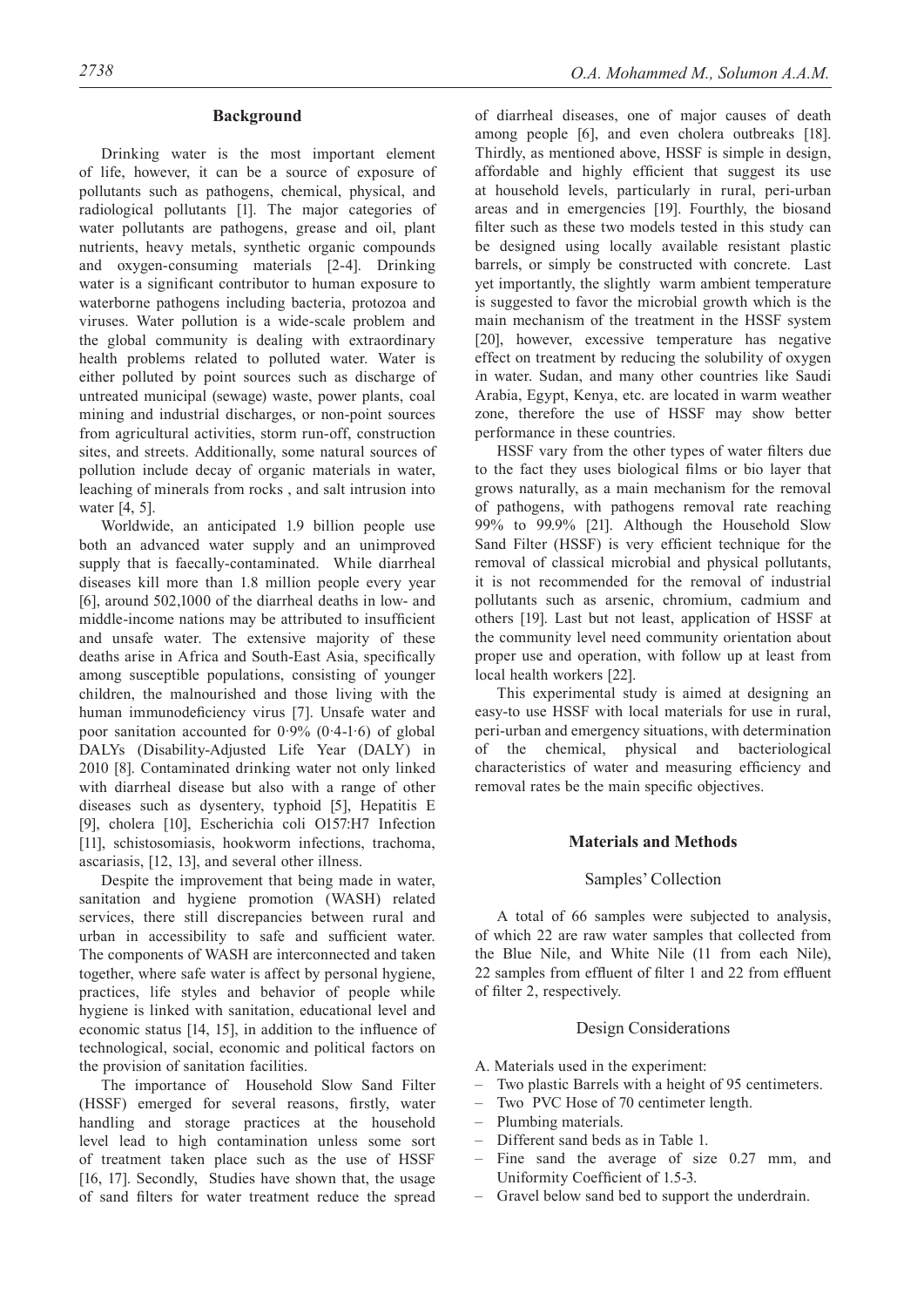Table 1. The Layers of medium in the two system.

| Lavers                             | The first filter           | The Second filter                 |
|------------------------------------|----------------------------|-----------------------------------|
| Standing water                     | 30 centimeter <sup>*</sup> | $\leq$ 30 centimeter <sup>*</sup> |
| Fine sand column                   | 40 centimeter              | 25 centimeter                     |
| Coarse (natural river) sand column | 0.00                       | 20 centimeter                     |
| Gravel                             | 20 centimeter              | 20 centimeter                     |

Note: \*This level of water tested to maintain filtration rate that required for optimal operation

- Coarse natural river sand with the average of size 1.8 mm.
- B. Setting up the two filter systems:

Firstly, the two filter containers (barrels) were washed with water and soaps several times followed by cleaning up with distilled water before placing the sand beds and the gravel. Secondly, the sand bed is washed with water only, therefore existence of mineralization could not be neglected, as indicated elsewhere [23]. Thirdly, after the filters fully set up, water is allowed to flow through the filters for two weeks as a ripening period during which, water is drained to waste. Fourthly, to avoid drying of the filter bed during the ripening and operation periods, the filter outlet levels are designed to be above the top level of the sand bed as in Fig. 1.

#### *Filter Operation Conditions*

- Filters are fed during daytime with at least 12-16 liter/day, with 6-8 hours pause periods at night.
- Uninterrupted flow was intended to assure constant input of oxygen and food for the microorganisms

to avoid their die-off as indicated in the literature [20].

- Ripening period was two weeks as applied elsewhere [24].
- The filtration rates were kept between 0.09-0.3 m<sup>3</sup>/m<sup>2</sup>.h by adjusting the level of standing water (i.e. the supernatant). The filtration rate adopted in this study was suggested by WHO and others [25, 26].

# *Laboratory Analysis*

- A. Quality control:
- A number of blank samples representing 5% of the total number of real samples followed the water samples during the whole process of sample collection and analysis. Thereafter, readings were adjusted based on trace concentrations of the blank samples.
- The filtered water is collected in hygienic water buckets that offered by Unicef for use during emergencies.
- All glassware and metallic tools used were sterilized by hot air oven at a degree of 160ºC for 1 hour.



The First Filter<br>Fig. 1. An illustration of the two designed filters.

**The Second Filter**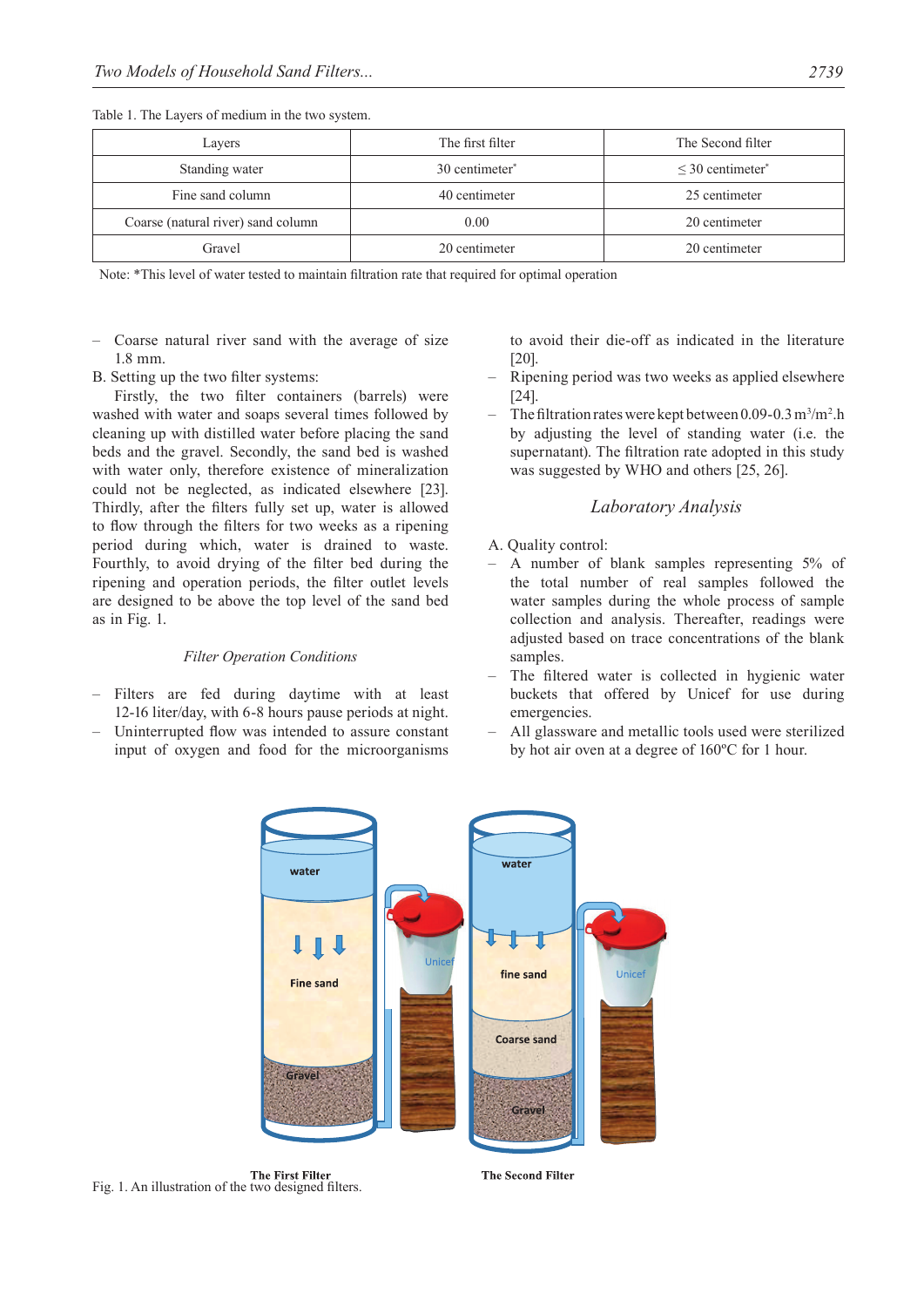- Distilled water was obtained from a distiller and forceps were sterilized by flame.
- To ensure that oxygen supply is sufficient for aerobic treatment condition, dissolved oxygen (DO) has been measured several time and found to be above 1.5 mg/l.

B. Calculation of the efficiency of the two filter systems: the efficiency of removing pollutants is calculated using equation 1 below:

The filter efficiency = 
$$
\frac{(A-B)*100}{A}
$$
 (1)

Where:  $A \equiv$  characteristics of sample before filtration and  $B \equiv$  characteristics of sample after filtration.

#### Physical Tests

#### *Hydrogen Ion Concentration (pH)*

A digital pH meter was used (Palintest® Co. LTD.), where the device is first washed with distilled water and calibrated before performing the measurement for the water that placed in a pre-cleaned glass beaker.

#### *Turbidity*

The turbidity was measured by Micro 950 Turbidity meter (Palintest® Co. LTD.), with measurements being done as in the user manual, and reported as NTU (Nephelometric Turbidity Unit).

#### *Total Suspended Solid (TSS)*

The TSS is determined following the *2540D* method of standard methods for the examination of water and wastewater [27]. Briefly, the apparatus used included Standard Glass Fiber Filters, Oven, Desiccator, sensitive Balance and Filtration. Water samples are well mixed then filtered via pre-weighted Glass fiber paper followed by drying in oven at 103ºC±2ºC for 1 hour, and finally placed in a desiccator before post-weighting in a micro balance.

#### *Total Dissolved Solid (TDS)*

Briefly, water samples are filtered through standard glass-fiber filter, followed by transferring the filtrate to a pre-weighed dish, evaporating to dryness, with subsequent drying in in an oven at 180±2ºC. The concentration of TDS equivalent to the increase compared to the weight of the empty pre-weighed dish [27].

#### Chemical Tests

All of the chemical parameters including Nitrate, Nitrite, Manganese (Mn), Potassium (K<sup>+</sup>), Iron (Fe), Zinc (Zn), and Chromium )Cr( were measured using

*Palintest®* Photometer 7500 (Palintest, Ltd, Gateshead, NE11 0NS, England), following instructions that given in the user manual. This photometer performs the testing based on scattering or absorption of the measured intensity of the incident light. The calibration is done by calibration tables and use of reference standards (Palintest reagents). The test methods are accessed through *ID phot Number* that showed on the main screen. For each batch of analysis, sample and Blank cuvettes are cleaned up and dried properly. Each screw cap is removed and wiped with a tissue free of impurities. For each parameter, there is a specific test tablet that is placed in the cuvettes and crushed followed by mixing and allowed 10 minutes before the analysis.

#### Biological Tests

Detection and enumeration of E. Coli and total Coliform were performed according to the standard methods for the examination of water and wastewater (section 9222) that set by the American Water Word Association (AWWA), with more details on the procedure are given in the indicated reference [27].

# Statistical Analysis

Students t-test and ANOVA at 95% significance level were performed to investigate the correlation between the concentrations pre-and post-filtration and among quality parameters, which give an indication of possible alteration during filtration either due to existence of trace levels in the soil media or due to chemical reactions. Results were interpreted with values of Pearson's correlation coefficient;  $R^2$  and p value.

Cluster analysis, an unsupervised learning technique is performed to explore proximities of the measured parameters. In brief, cluster analysis using ward linkage method is applied in which the sum of squares of "pooled within-group" is minimized. A Minkowski measure of interval is chosen. Since variables are not of the same units and having dissimilar variance, we applied standardization/transformation as an optional procedure during cluster analysis. More explanation on cluster analysis is provided elsewhere in the literature [28-31].

#### **Results and Discussion**

Overall, the performance of the first filter was better than that of the second filter as illustrated in Fig. 2 and Fig. 3, in the reduction of major parameters. This performance was possibly due to the suitability/ sufficiency of fine sand bed in filter 1, with 40cm depth, diameters of 0.15-to 0.35 mm, and uniformity coefficient of approximately 1.5 to 3. Concentrations of all parameters after filtration in the first filter fulfilled WHO guidelines for drinking water quality. The best performance of filter 1 was reported for removal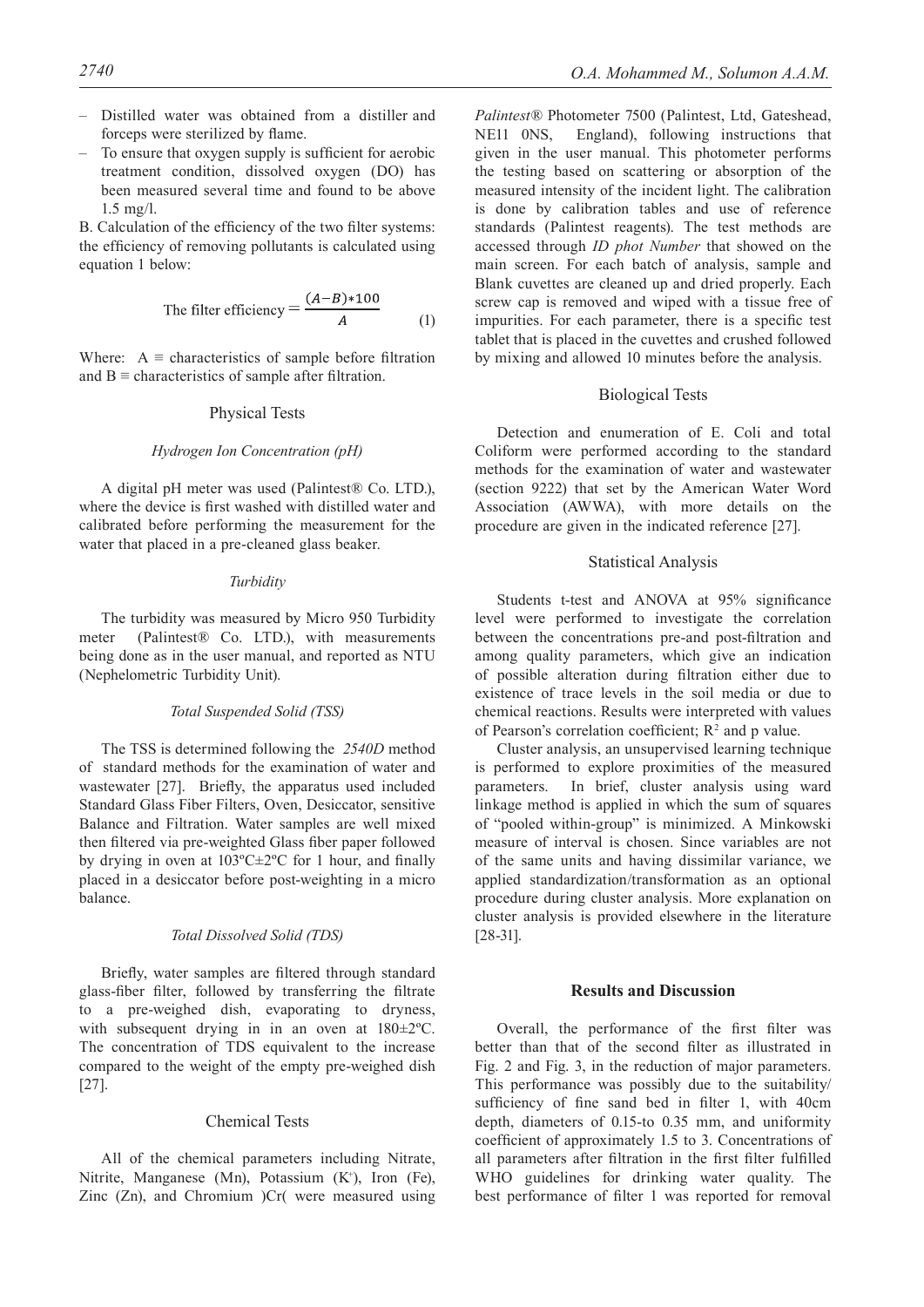

Fig. 2. Efficiency of filter 1 in removal of water pollutants.



Fig. 3. Efficiency of filter 2 in removal of water pollutants.

of bacteria, turbidity, iron (Fe), TSS, K and  $NO<sub>2</sub>$  and Zn, respectively, versus  $NO_2$ , Fe and Zn for filter 2, in the same order. The large fine sand bed particularly of the first filter assumed to have increased the Solids Retention Time (SRT) and Hydraulic Retention Time (HRT) and improved the performance accordingly [24].

#### Bacteriological Characteristics

The major role of the household slow sand filter is to remove microorganisms as indicated by E Coli and total Coliforms where this issue has given special attention [24, 32, 33]. The removal of microorganisms is mainly due to the biological layer (i.e. schmutzdecke ) that play the major role, with minor role for mechanical straining, however, there are other contributing factors such as predation by eukaryotic microorganisms and other life forms, starvation and lysis [34].

Due to possible great variability in the readings of bacteria in sample, geometric mean and log10 of removals are used to express the remove of bacteria using equation 2 [35].

Log decrease = 
$$
100 - \frac{\log_{10} \text{pre} - \text{fitteration bacterial count}}{\log_{10} \text{post filtration bacterial count}}
$$
 \*100 (2)

The average  $log_{10}$  removal of total Coliforms for filter 1 and filter 2 were  $1.9\pm0.4$  log, and  $1.2\pm0.7$  log, while for E. coli, the removal rates were  $1.7\pm0.3$  log, and  $1.1\pm0.7$  log in the same order. These values of log removal rates resemble those reported in similar recent research [36] and slightly greater than other results [37]. It is evident that the first designed water filter was very efficient for removing all (100%) of E Coli and around 97% of total coliform from the raw water, compared to low performance of the second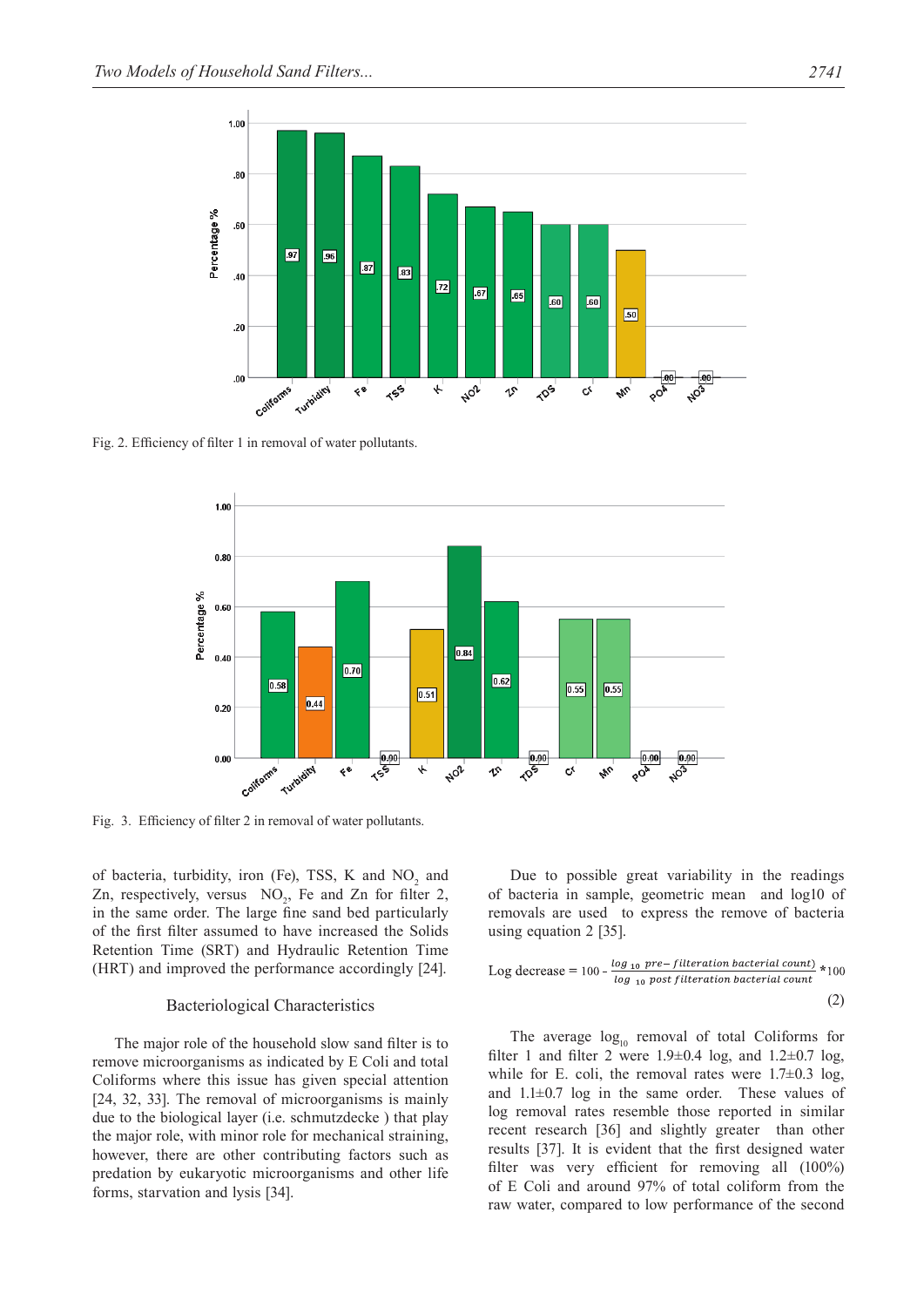filter that were below 60% for both total coliforms and E Coli. As expected, the removal of bacterial showed improvement with time, i.e. in samples collected during later days of filters' operation showed better removal rates compared to removal rates during earlier days of filters' operation [38]. This improvement of bacteria removal with time may be related to development of schmutzdecke layer over time through enhancing trapping of particles and reducing filtration rate [36]. Our findings found are also very close to findings of a similar study that shown removal of 98.9% [35], and 98.5% of fecal coliform [24].

There are two possible reasons behind the high removal of bacteria in the first filter. Firstly, the depth of fine sand that was 40cm, very close to what is being recommended [19, 24]. The larger volume of fine sand increases the efficiency through provision of extra residence time and more mechanical straining, as stated in the literature [24]. This result agree with Clark, et al., (2012) who stressed the importance of filter depth. The performance of fine sand bed is better than that of coarse sand, in consistence with a previous review [21]. Secondly, the sufficiency of ripening period that lasted for two weeks was enough for development of microbial community necessary for biological treatment. The influence of the schmutzdecke in filtration efficiency is greater than that of the mechanical straining [33].

The high efficiency of filter 1 for removal of total Coliforms and E Coli shown in this study support the usefulness of this natural purification system as an alternative to the household ultrafiltration and reverse osmosis units that may pose microbial risk as revealed in recent studies [39, 40]. Water from all filtration batches fulfil both WHO guidelines for drinking water (2011) and Sudanese Standards and Metrology Organization (SSMO), that each 100ml of collected water should be bacteria free particularly from E Coli.

Fig. 4, a contour map visualizes relationships between total coliforms, turbidity and TSS. Interestingly, for raw water (Fig. 4a),  $log_{10}$  total coliforms linked with low turbidity and low TSS, with the area of high coliform counts highlighted with red, orange and yellow color in the map. In effluent of the first filter (Fig. 4b), high coliform counts moved toward the center of x-axis and linked with moderate levels of turbidity but has no clear link with TSS. In effluent of the second filter (Fig. 4), apparently there were two trends for the association, the first trend resembles to some extent that for the first filter where high coliform counts linked with high turbidity (on x-axis) while the second trend is that high coliform counts centered the map and associated with both high turbidity and high TSS. When these apparent associations tested statistically, there were significant associations only when we applied Spearman correlation Coefficient (Nonparametric testing) that ranged between 0.52 and 0.54, with p values $\leq$ 0.5, however, when we applied Pearson's correlation coefficient (parametric testing),



Fig. 4. Contour maps demonstrating relationships between total coliforms, turbidity and TSS. a) Raw water; b) Post filter 1; c) Post filter 2.

where were no statistically significant correlation (p $\geq$ 0.5; r ranged between (-) 0.20 and (+) 0.54.

# Physical Characteristics

Findings of analysis of soluble ions are shown on Table 2, the average levels of turbidity were 76.13±12.5NTU, 3.1±0.5NTU and 42.9±8.8NTU, for the raw water (pre-filtration), post filter1 and post filter 2, respectively. The removal rates were 96% and 44% for filter 1 and filter 2, in the same order. Even though the average turbidity of the raw water is high that may affect the efficiency [41, 42], the first filter showed better efficiency for removal of turbidity compared to the second filter. To be note is that, the removal rates for turbidity showed great variation, that may be attributed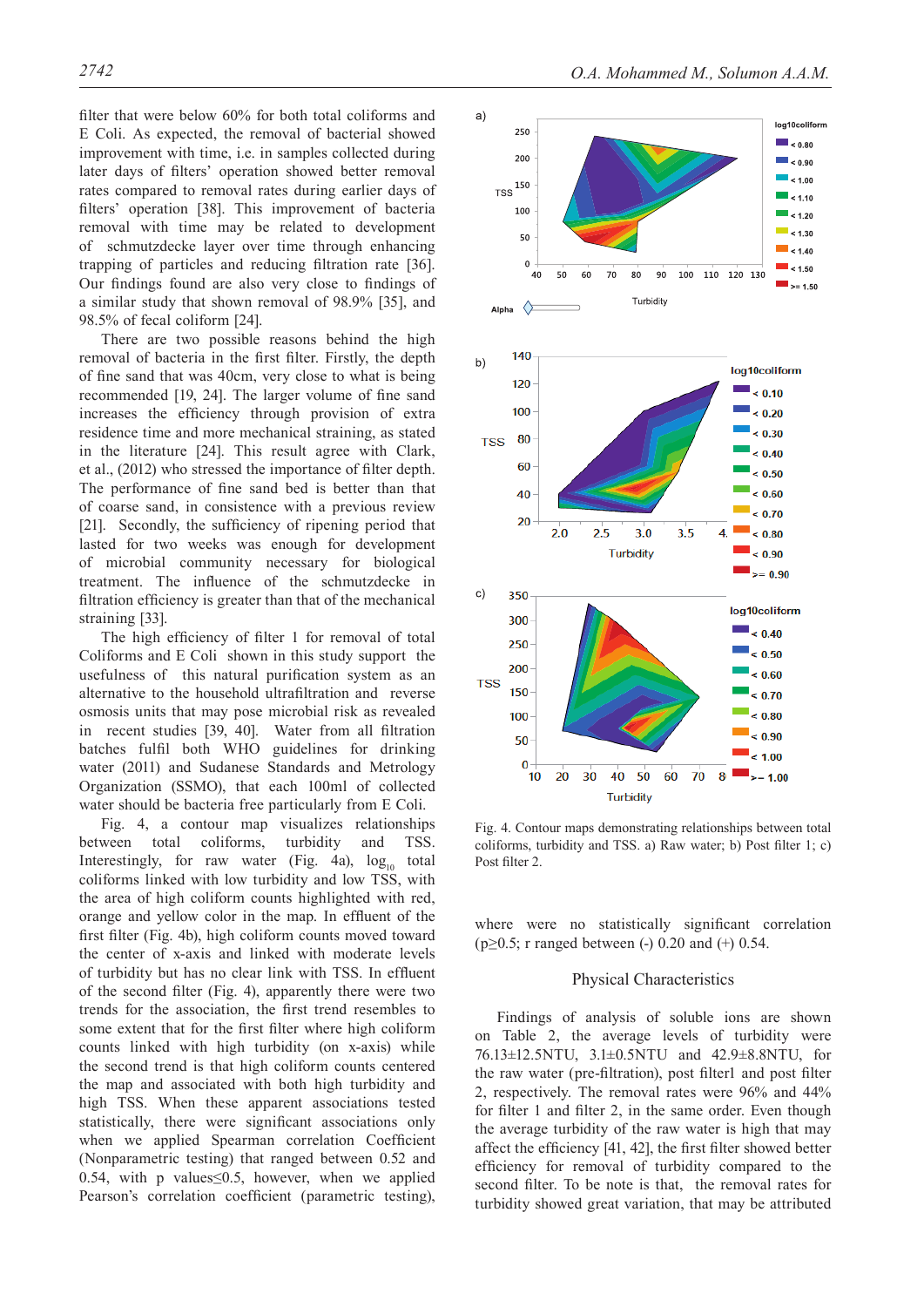| <b>Statistics</b>   |                |                |               |              |  |  |
|---------------------|----------------|----------------|---------------|--------------|--|--|
| Physical parameters |                | Pre-filtration | Post-filter 1 | Post-filter2 |  |  |
| pH                  | N              | 22             | 22            | 22           |  |  |
|                     | Mean           | 7.15           | 7.07          | 7.15         |  |  |
|                     | Std. Deviation | .23            | .15           | .23          |  |  |
|                     | Minimum        | 6.80           | 6.80          | 6.80         |  |  |
|                     | Maximum        | 7.40           | 7.20          | 7.40         |  |  |
| <b>TDS</b>          | Mean           | 196.33         | 59.00         | 170.00       |  |  |
|                     | Std. Deviation | 36.47          | 45.22         | 20.44        |  |  |
|                     | Minimum        | 166.00         | 96.00         | 174.00       |  |  |
|                     | Maximum        | 254.00         | 220.00        | 234.00       |  |  |
| <b>TSS</b>          | Mean           | 121.67         | 20.20         | 154.67       |  |  |
|                     | Std. Deviation | 91.84          | 33.16         | 127.88       |  |  |
|                     | Minimum        | 22.00          | 26.00         | 26.00        |  |  |
|                     | Maximum        | 242.00         | 122.00        | 334.00       |  |  |
| Turbidity           | Mean           | 76.13          | 3.08          | 42.90        |  |  |
|                     | Std. Deviation | 12.50          | .53           | 8.76         |  |  |
|                     | Minimum        | 58.90          | 2.33          | 29.40        |  |  |
|                     | Maximum        | 88.10          | 3.90          | 54.40        |  |  |

Table 2. Basic statistics of physical parameters.

to variability in the turbidity levels of the raw water as indicated by its relatively high standard deviation, resembling a statement from literature [43]. Removal of turbidity is suggested to be a result of both physical mechanism and biological actions at the *schmutzdecke* layer [37]. The high turbidity of raw water presumably a result of two things; (1) water turbulence where some samples were collected during rainy season and (2) the fast flow of water in Blue Nile that lead also to high turbidity. Contrariwise, although low removal rate for turbidity is possible in the literature [23], the low removal of turbidity in filter 2 may reflect some defects in the design of the filter such as insufficiency of the volume of fine sand (height of 25 cm), and possible high mineral contents of the coarse sand in filter 2.

All samples showed low turbidity after filtration through the first filter that do not exceed the limits of 5NTU set by WHO [44] and the Sudanese standard for drinking water SSM, 2008. Surprisingly, turbidity in the influent showed no significant effect on the efficiency of the filter on removal of bacteria, with this finding accord with the literature [24].

The mean level of TSS in raw water before filtration was 121.7±91.8 mg/l, and after filtration with filter 1 was 20.20±33.16 mg/l while after the second filter was very high exceeding TSS levels of the raw water, accounting for 154.7±127.9. Meantime, removal of TSS for the first and second filters, were around 83% and 0.0% respectively. Since TSS is removed mechanically, the main reason for the variance in efficiency of the two filers could be the long depth of the fine sand of first filter (40 cm) compared to that for the second filter (25 cm). Theoretically, the smaller size of sand bed reduces the filtration rate by decreasing porosity and enhance larger surface area of biofilm. It is evident that there has been great heterogeneity in the readings of TSS where minimum level was 22 mg/l compared to maximum level of 334 mg/l. Although these levels of TSS may have no health implications, they affect the plausibility and acceptability of water by consumers. Finally, there has been overall similarity in the pattern of turbidity and TSS, i.e. levels of these two parameters were going up and down but not statistically significant ( $p \ge 0.05$ ; r values  $\le 0.40$ ). This result is further confirmed by cluster analysis and agree with statement from literature [45].

The first filter exhibited fair removal (60%) of TDS compared to low removal (30%) for the second filter. In fact, average TDS after the second filter was high, accounting for 170±20.4 mg/l compared to 196.3±36.5mg/l for the raw water and 59.0±45.22 after the first filter. Fortunately, the TDS of all samples before and after filtration fall within normal range according to WHO guidelines for drinking water quality (4th edition,) which is considered safe for human consumption apart from creating objectionable taste to consumers. Since raw water samples are collected from rivers (Blue Nile and White Nile), the relatively low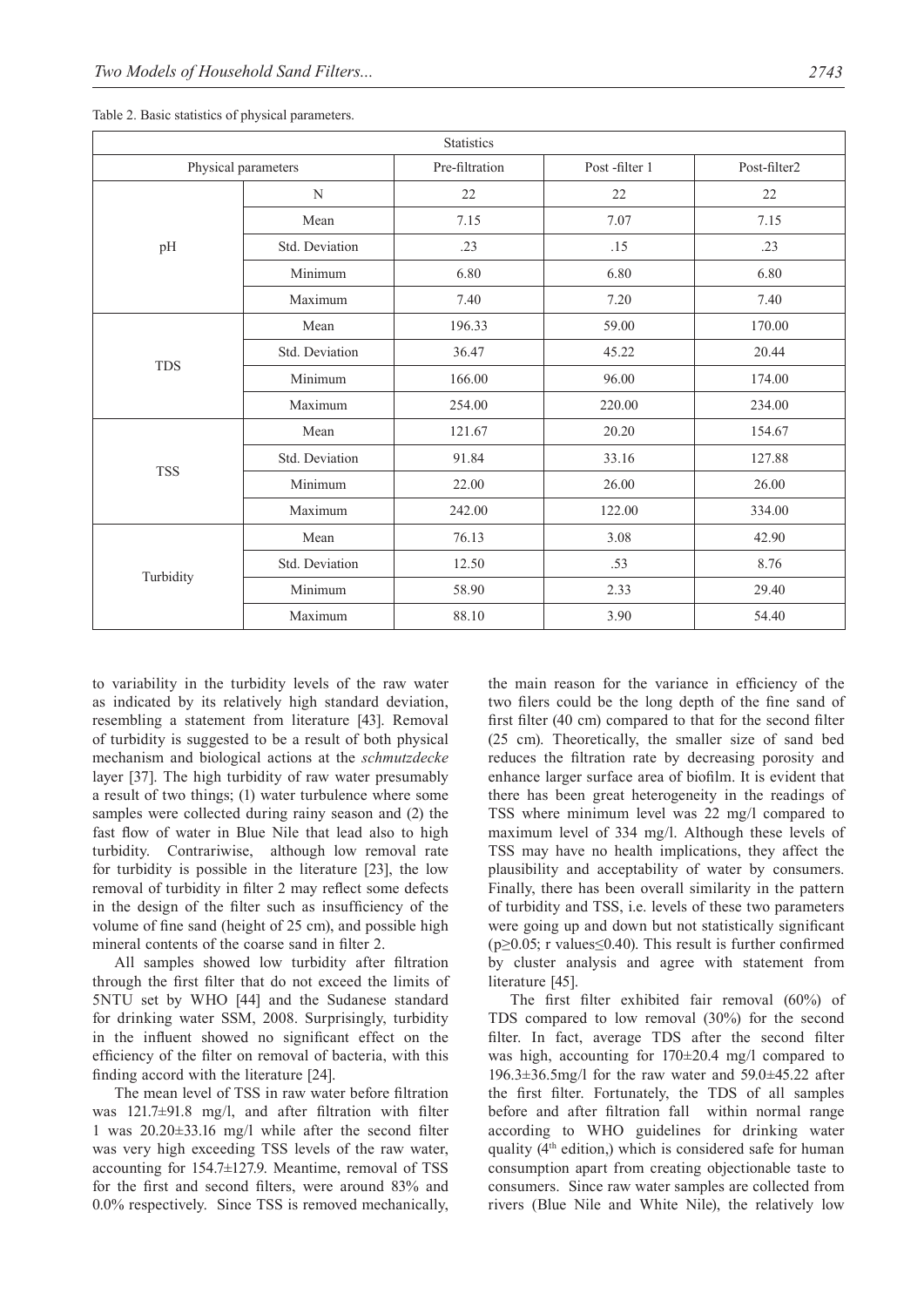| Points         | <b>Descriptive Statistics</b> |                 |                 |                 |         |       |       |       |       |
|----------------|-------------------------------|-----------------|-----------------|-----------------|---------|-------|-------|-------|-------|
| Pre-filtration |                               | NO <sub>2</sub> | NO <sub>3</sub> | PO <sub>4</sub> | $K^+$   | Cr    | Fe    | Zn    | Mn    |
|                | N                             | 22              | 22              | 22              | 22      | 22    | 22    | 22    | 22    |
|                | Mean                          | .4298           | .1477           | .5016           | 6.9444  | .0722 | .0667 | .0711 | .0071 |
|                | <b>SD</b>                     | .0081           | .0774           | .1830           | 1.4638  | .0244 | .0850 | .0298 | .0054 |
|                | Minimum                       | .0176           | .0300           | .0740           | 5.7000  | .0400 | .0000 | .0100 | .0030 |
|                | Maximum                       | .0400           | .2000           | .6800           | 10.5000 | .1100 | .2500 | .1100 | .0200 |
| Post filter 1  | Mean                          | .1143           | 2.1599          | .6944           | 1.9222  | .0167 | .0089 | .0167 | .0036 |
|                | <b>SD</b>                     | .1908           | 1.9996          | .3421           | .6037   | .0200 | .0093 | .0430 | .0075 |
|                | Minimum                       | .0070           | .7700           | .4000           | 2.4000  | .0400 | .0000 | .0100 | .0010 |
|                | Maximum                       | .6070           | 6.0000          | 1.5000          | 4.3000  | .1000 | .0200 | .1500 | .0210 |
| Post filter 2  | Mean                          | .0653           | 1.8109          | 1.1711          | 3.5111  | .0278 | .0200 | .0589 | .0032 |
|                | <b>SD</b>                     | .0365           | 2.8592          | 1.4153          | .6827   | .0311 | .0166 | .0386 | .0029 |
|                | Minimum                       | .0260           | .0890           | .4000           | 2.7000  | .0100 | .0000 | .0100 | .0000 |
|                | Maximum                       | .1250           | 9.0000          | 4.8000          | 4.5000  | .1100 | .0400 | .1100 | .0100 |

Table 3. Basic statistics of water chemical constituents.

TDS in raw water reflects low solubilities of minerals in the watershed/catchment area and Drainage Basins. Meantime, there were fair associations  $(r = 0.72)$ ;  $P = 0.03$ ) between influent TDS and effluent TDS of filter 1 and between influent TDS and effluent TDS of filter 2 ( $r = 0.76$ );  $P = 0.02$ ).

The pH levels showed no significant differences between pre-filtration and post filtration through the first and second filters, where the average values estimated to be  $7.15\pm0.23$ ,  $7.07\pm0.15$  and  $7.15\pm22$ , respectively. While this normal range of pH evidently has no negative effect on microbial activity in the sand filter, it gives indirect indication about absence of anaerobic conditions that reduce pH through production of acids and other chemical species.

# Chemical Characteristics

Average, maximum and minimum values of the tested chemical constituents are shown on Table 3. Iron (Fe) has undergone removal rates of 87% and 70 % for the first and second filters, respectively (see Fig. 5). However, both filter 1 and filter 2 showed moderate removal of Mn accounting for 50% and 55% respectively. This high efficiency of iron removal and moderate manganese removal compared to removal of other metals may be attributed to possible oxidation by bacteria [46]. Soluble iron (Fe) and soluble Manganese (Mn) may cause problems of taste and coloring of clothes if found in high concentrations that lead to consumer objection [47]. Slow sand filters are cost effective technologies for removing Fe and Mn via major mechanisms particularly aeration and existence of appropriate microbial communities for their oxidation [21, 48]. Mn does not exceed the health-based limit

of 0.4 mg/l (WHO Guidelines 2011) while Fe has no health-based guideline limit set by WHO but if found in higher levels exceeding 0.3 mg/l may affect acceptability.

There has been a general trend of increase in concentration of Nitrate after filtration and decrease of Nitrite  $(NO<sub>2</sub>)$  concentration which partially accord with results of a similar study [49]. Average level of Nitrate (NO<sub>3</sub>) in the raw water was  $0.148 \pm 0.077$  mg/l, while after filtration in first filter was 2.159±1.99 mg/l and after filtering in the second filter was 1.811±2.859 mg/l respectively (see Fig. 6). Similarly, mean concentrations of  $NO_2$  were  $0.429 \pm 0.008$  mg/l,  $0.141 \pm 0.191$  mg/l, 0.065±0.036 mg/l for raw water, effluent of filter 1 and effluent of filter 2, in the same order. In filtered water,  $NO<sub>2</sub>$  did not exceeded WHO exposure limit of 0.3 mg/l and  $NO_3$  did not exceeded the limit of 50 mg/l. It is noteworthy that, these WHO limits for  $NO<sub>3</sub>$  and  $NO<sub>2</sub>$  are intended for protection against methaemoglobinaemia, a condition where the infant become hypoxic when nitrite in blood convert hemoglobin into methaemoglobin that hinder carrying oxygen into body tissues leading to other symptoms [26]. Solids Retention Time (SRT) and Hydraulic Retention Time (HRT) both claimed to influence the nitrification, an oxidation process through which ammonia is first converted to nitrite and the later subsequently converted to nitrate. In the same regard, the decrease of  $NO_2$  along with the increase of  $NO_3$  of the effluent water suggest appropriateness of SRT and HRT that allow oxidation, i.e. good aerobic condition throughout the filters.

The average concentrations of Potassium (K) were 6.944±1.46 mg/l, 1.92±0.60 mg/l, 3.511±0.68 mg/l respectively which are considered within normal range. According to WHO (2011) there is no need for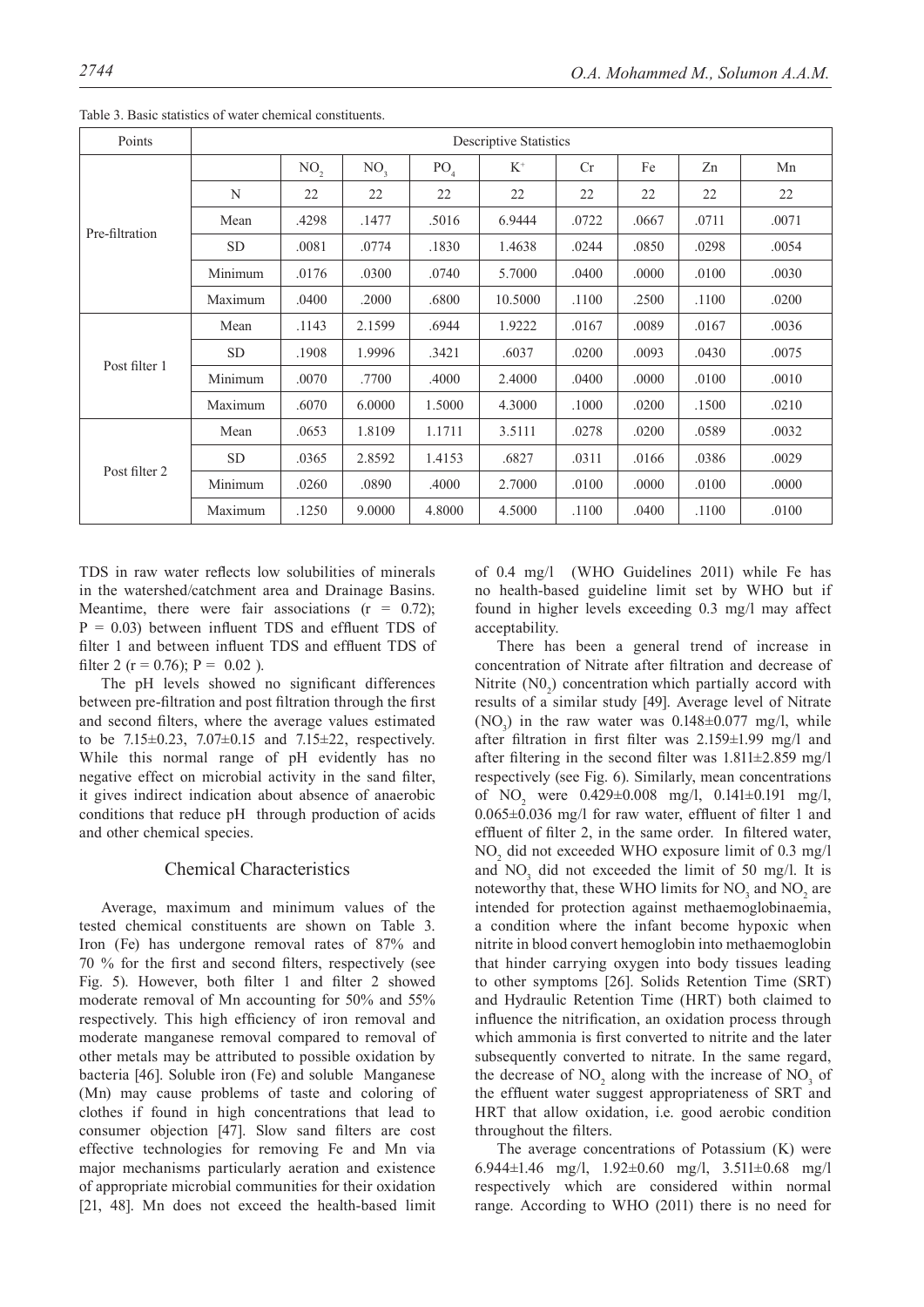

Fig. 5. Comparing Fe and Mn pre-and post-filtration.



Fig. 6. Comparing  $NO_2$  and  $NO_2$  pre-and post-filtration.

setting health-based limit for potassium in water since its concentration in natural water pose no health risk to human. Phosphate  $(PO_4)$  followed the same pattern of NO<sub>3</sub> where its levels increased after filtration, with mineralization (dissolve of  $PO_4$  in soil) be considered as the potential reason for its increase.

It was evident that the efficiency for removing some soluble ions was generally high for filter 1 and low for filter 2. This apparent low removal of some soluble ions may be affected by existence of mineralization, i.e. ions dissolved from the filter media as explained elsewhere [23]. Since filter 1 which is based on fine sand only has better performance than that of filter 2 which is consisted of fine and coarse sand, we assume that this mineralization is due to the coarse sand.

Heavy metals, a group of quality parameters represented herein by Zinc (Zn), Chromium (Cr) as most common chemical species that may reflect chemical contamination. Percentage removal rates of around 65% were reported for the aforementioned chemical species. Because of potential stochastic effects of persistent exposure to heavy metals in water, levels of Zn, Cr, and other similar metals are of public health concern. Expectedly, the efficiency of both filters considered moderate which partly agree with findings of similar study [50]. As a matter of fact the removal of heavy metals is commonly below 80% [51] and HSSF is not recommended for removal of industrial chemicals such as Zn, Cr,…etc., rather it is best for removal of pathogenic microorganisms [19].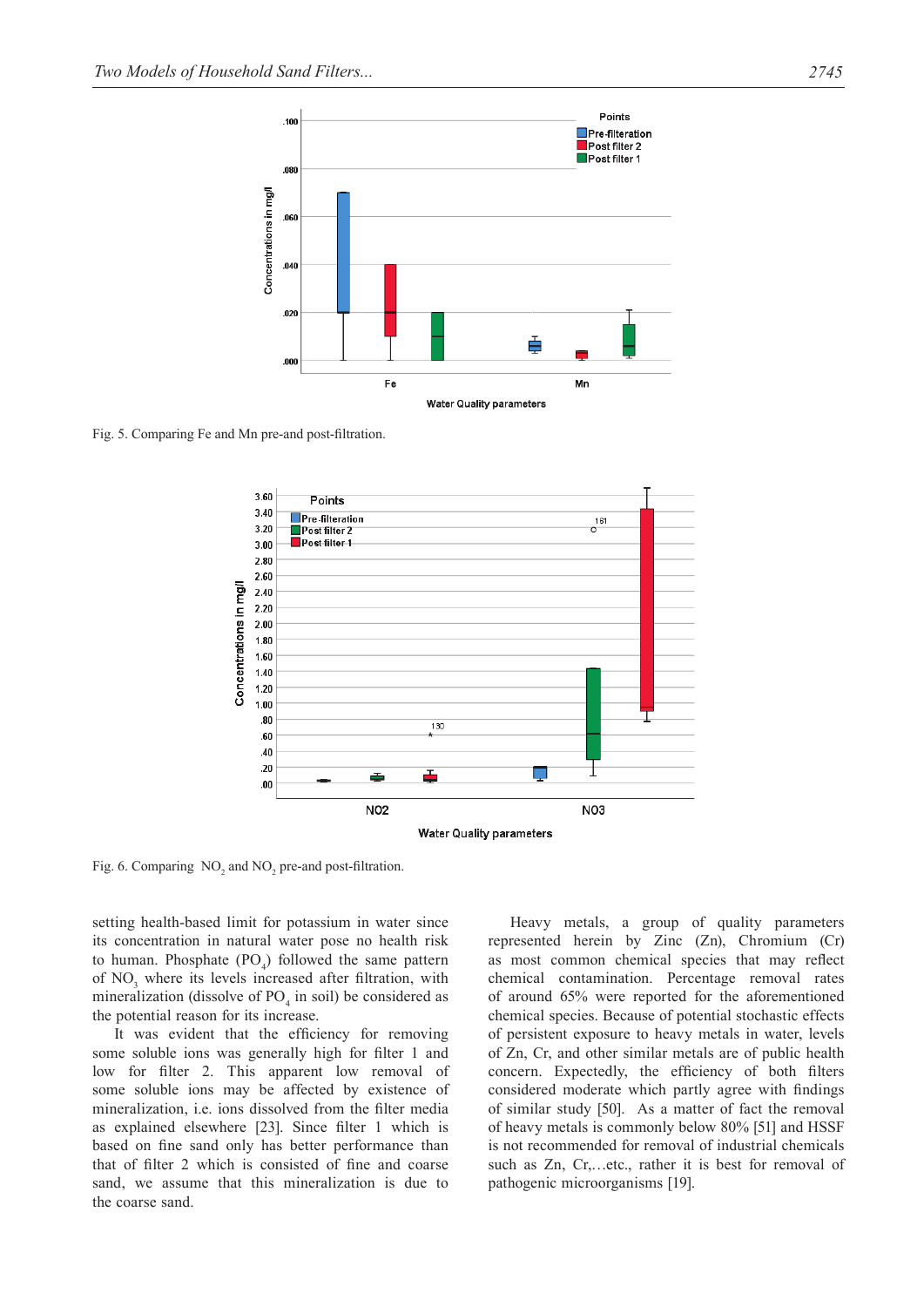#### Hierarchical Cluster Analysis (HCA)

Dendrogram (Fig. 7), visualizes results of HCA and summarizes the distance matrix of the quality parameters included in the study. It suggests that after filtration in the first filter (Fig. 7a),  $NO<sub>3</sub>$  become closer to  $NO_2$  which confirms the idea of oxidation of  $NO_2$ . Manganese (Mn) and phosphate  $(PO_4)$  both linked with turbidity suggesting that residues/deposit from oxidation of Mn and  $PO_4$  may have caused little turbidity. Unlike



Fig. 7. Dendrogram illustrating results of HCA. a) Dendrogram Post filter1; b) Dendrogram Post filter2; c) Dendrogram Pre-filtration.

samples of raw water, TSS in effluent of filter 1 formed a single separate cluster that ultimately joint the above cluster of turbidity, Mn and  $PO_4$ . That means the link between turbidity and TSS in effluent of first filter become weak. Iron (Fe) showed strong link with TDS as shown on the dendrogram. On the contrary, nether K nor Zn has shown any link with any other parameter, implying that their removal is affected by other mechanisms.

After filtration in the second filter (Fig. 7b),  $PO_4$  and Mn linked with TSS in one cluster, for unclear reason. Following the same pattern as in filter1, Fe linked with TDS, while unexpectedly turbidity with Cr have aggregated in one cluster. Last but not least,  $NO<sub>3</sub>$ ,  $NO<sub>2</sub>$ , K and Zn all formed together in a separate cluster. It is evident that, concentrations of parameters in effluent of filter 2 are influenced by factors that differ than those of the first filter and that some chemical species aggregated tougher with no clear reason. This unusual pattern of distribution for the parameters in the effluent of the second filter may be attributed to possible effect of mineralization since we applied two different types of sand (fine and coarse) in the second filter.

For the raw water (Fig. 7c), Mn is found closer to  $NO<sub>3</sub>$  than to  $NO2$  but all of which belong to the same cluster, i.e. possibly originated from same source. Phosphate  $(PO_4)$ , Chromium (Cr), and Zinc (Zn) aggregated to shape a cluster that may indicate industrial source. Interestingly, TDS and Fe have formed a distinct cluster while turbidity, TSS and K have aggregated in a separate cluster.

# **Conclusion and Recommendations**

This study revealed very high efficiency of the first designed filter system in the removal of E. coli, total coliform, turbidity and moderate efficiency in the removal of some soluble ions implying potential usefulness of filter 1 in rural water treatment and in emergency use in future. The general low efficiency of the second filter in removing any set of parameters, may reflect existence of some defects in the design such as insufficiency of the volume of fine sand that subsequently affect the flow rate and mechanical straining and possible high mineral contents in the coarse sand bed. On the contrary, both filters showed fairly low reduction in heavy metals and this is true and logic because the slow sand filters are biological filters that not primarily intended for the removal of heavy metals, rather they are mainly used to remove microbes and some ions from water. We recommend conducting further research that include more quality parameters and reconsider current study limitations. In line with previous studies, we suggest adding chlorine to the filtered water just in case of existence of quiet few coliforms and that local conditions cause elevated levels of nitrite that to be oxidized by chlorine.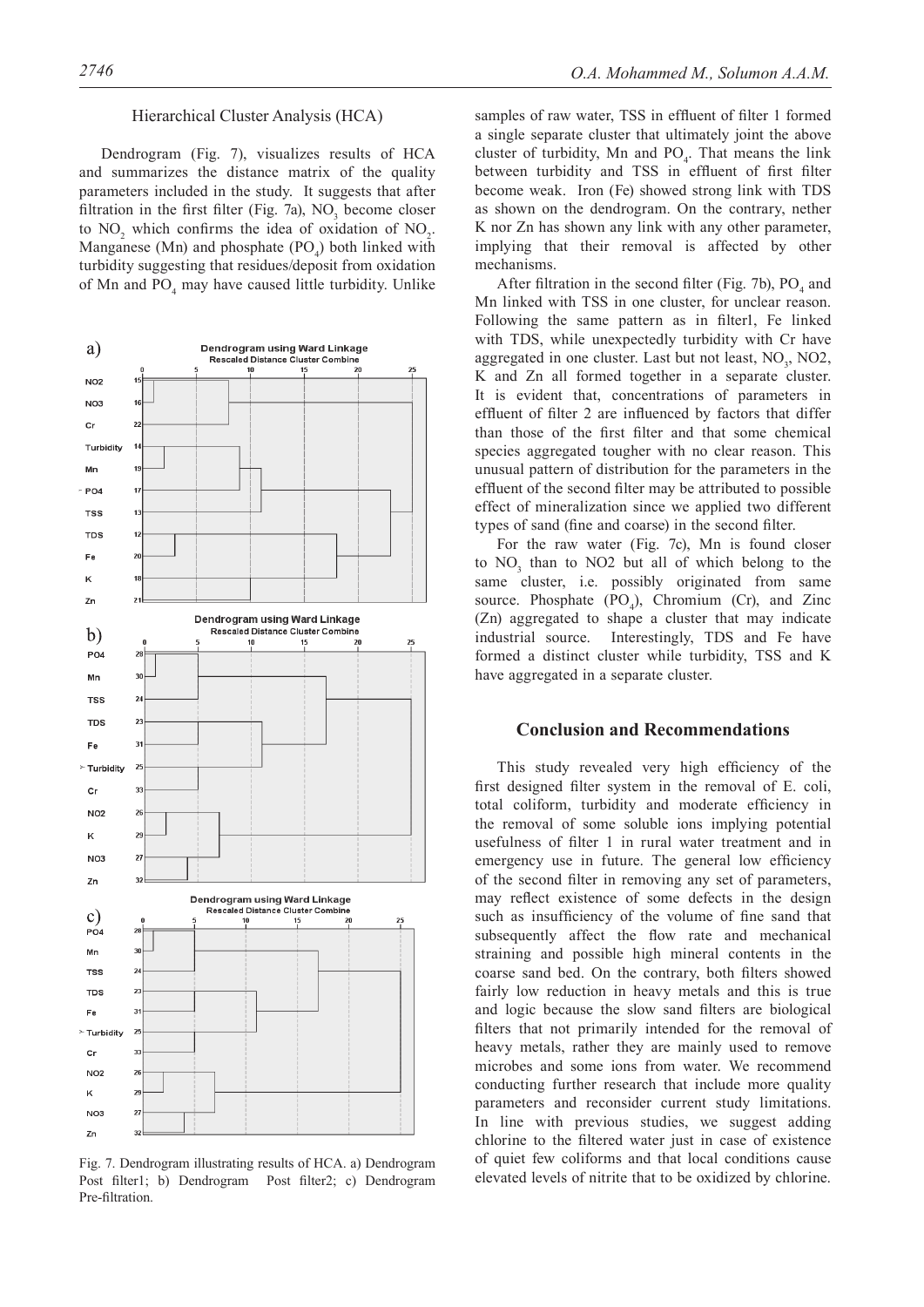#### Study Limitations

- The tested filters were supposed to run for several months before being confident about the development of head loss and its effect on the filter run.
- The possible effect of overnight pause on the filter efficiency is not test, although it is generally not assumed to cause noticeable bad effect.
- More water parameters were suggested to be tested to give a better picture about the filter efficiency.

# **Acknowledgment**

Our gratitude and thanks to Miss Mashair Soluman and Miss Esra Salah aldeen, lab technicians at faculty of public and environmental health (U.of.K.) for helping in conducting the lab tests. We would like also to thank Miss. Massagid Adam Soluman, B.Sc. student at UofK, for her help. Great appreciation to any moral or technical support that we received from staff and students of Khartoum university. Finally, we would like to express our thankful to Deanship of scientific research at Saudi Electronic University for sponsoring this project at its later stage.

## **Conflict of Interest**

The authors declare no conflict of interest.

# **References**

- 1. GAO T.T., WANG X.C.C., CHEN R., NGO H.H., GUO W.S. "Disability adjusted life year (DALY): A useful tool for quantitative assessment of environmental pollution," Science of the Total Environment*,* **511**, 268, Apr **2015**.
- 2. RADULESCU D., RACOVITEANU G.,SWAMIKANNU X. "Comparison of urban residential storm water runoff quality in Bucharest, Romania with international data," in Sustainable Solutions for Energy and Environment, vol. 85, BALAN M.C., BODE F., CROITORU C., DOGEANU A., GEORGESCU A., GEORGESCU C., NASTASE I., SANDU M., Eds. (E3S Web of Conferences, **2019**.
- 3. DING H.J., JI H.B., TANG L., ZHANG A.X., GUO X.Y., LI C., GAO Y., BRIKI M. "Heavy metals in the gold mine soil of the upstream area of a metropolitan drinking water source," Environmental Science and Pollution Research*,*  **23** (3), 2831, Feb **2016**.
- 4. LIAO J.B., CHEN J., RU X., CHEN J.D., WU H.Z., WEI C.H. "Heavy metals in river surface sediments affected with multiple pollution sources, South China: Distribution, enrichment and source apportionment," Journal of Geochemical Exploration*,* **176**, 9, May **2017**.
- 5. PIRSAHEB M., SHARAFI K., AHMADI E.,MORADI M. "Prevalence of the waterborne diseases (diarrhea, dysentery, typhoid, and hepatitis A) in West of Iran during 5 years (2006-2010)," Annals of Tropical Medicine and Public Health*,* **10** (6), 1524, Nov-Dec **2017**.
- 6. O'CONNELL B.J., SLAWSON D., QUINN M., SCHEUERMAN P.,OGUNLEYE O.O. "Review of

biosand water filters," **36** (3), 233, **2017**.

- 7. WHO, Results of Round I of the WHO International Scheme to Evaluate Household Water Treatment Technologies. Switzerland: World Health Organization **2016**.
- 8. LIM S.S., VOS T., FLAXMAN A.D., ET A. "A comparative risk assessment of burden of disease and injury attributable to 67 risk factors and risk factor clusters in 21 regions, 1990-2010: a systematic analysis for the Global Burden of Disease Study 2010," Lancet*,* **380** (9859) 2224, Dec **2012**.
- 9. KHUROO M.S., KHUROO M.S., KHUROO N.S. "Transmission of Hepatitis E Virus in Developing Countries," Viruses-Basel*,* **8** (9), Sep **2016**, Art. no. 253.
- 10. MENGEL M.A., DELRIEU I., HEYERDAHL L., GESSNER B.D., "Cholera Outbreaks in Africa," in Cholera Outbreaks, vol. 379, NAIR G.B.,TAKEDA Y., Eds. (Current Topics in Microbiology and Immunology, 117, **2014**.
- 11. HEIMAN K.E., MODY,R.K., JOHNSON S.D., GRIFFIN P.M., GOULD L.H. "Escherichia coli O157 Outbreaks in the United States, 2003-2012," Emerging Infectious Diseases*,* **21** (8), 1293, Aug **2015**.
- 12. PRÜSS A., KAY D., FEWTRELL L.,BARTRAM J. "Estimating the burden of disease from water, sanitation, and hygiene at a global level," (in eng), Environ Health Perspect*,* **110** (5), 537, May **2002**.
- 13. YANG K., LEJEUNE J., ALSDORF D., LU B., SHUM C.K., LIANG S. "Global Distribution of Outbreaks of Water-Associated Infectious Diseases," Plos Neglected Tropical Diseases*,* **6** (2), Feb **2012**, Art. no. e1483.
- 14. ABERA B., MULU W., YIZENGAW E., HAILU T., KIBRET M. "Water safety, sanitation and hygiene related knowledge, attitudes and practices among household residents in peri-urban areas in Northwest Ethiopia," Ethiopian Journal of Health Development*,* **32** (3), 163, **2018**.
- 15. MUDAU L.S., MUKHOLA M.S., HUNTER P.R. "Systematic risk management approach of household drinking water from the source to point of use," Journal of Water Sanitation and Hygiene for Development*,* **7** (2), 290, Jun **2017**.
- 16. AGENSI A., TIBYANGYE J., TAMALE A., AGWU E., AMONGI C. "Contamination Potentials of Household Water Handling and Storage Practices in Kirundo Subcounty, Kisoro District, Uganda," Journal of Environmental and Public Health*,* **2019**, Art. no. 7932193.
- 17. KUNDU A., SMITH W.A., HARVEY D.,WUERTZ S. "Drinking Water Safety: Role of Hand Hygiene, Sanitation Facility, and Water System in Semi-Urban Areas of India," American Journal of Tropical Medicine and Hygiene*,* **99** (4), 889, **2018**.
- 18. LANTAGNE D., YATES T. "Household Water Treatment and Cholera Control," Journal of Infectious Diseases*,* **218**, S147, Nov **2018**.
- 19. LEA M. "Biological Sand Filters: Low-Cost Bioremediation Technique for Production of Clean Drinking Water," **9** (1), 1G.1.1-1G.1.28, **2008**.
- 20. LOGSDON G., Water Filtration Practices: Including Slow Sand Filters and Precoat Filtration. USA: American Water Works Association., **2008**.
- 21. VERMA S., DAVEREY A.,SHARMA A. "Slow sand filtration for water and wastewater treatment – a review," Environmental Technology Reviews*,* **6** (1), 47-, 2017/01/01 **2017**.